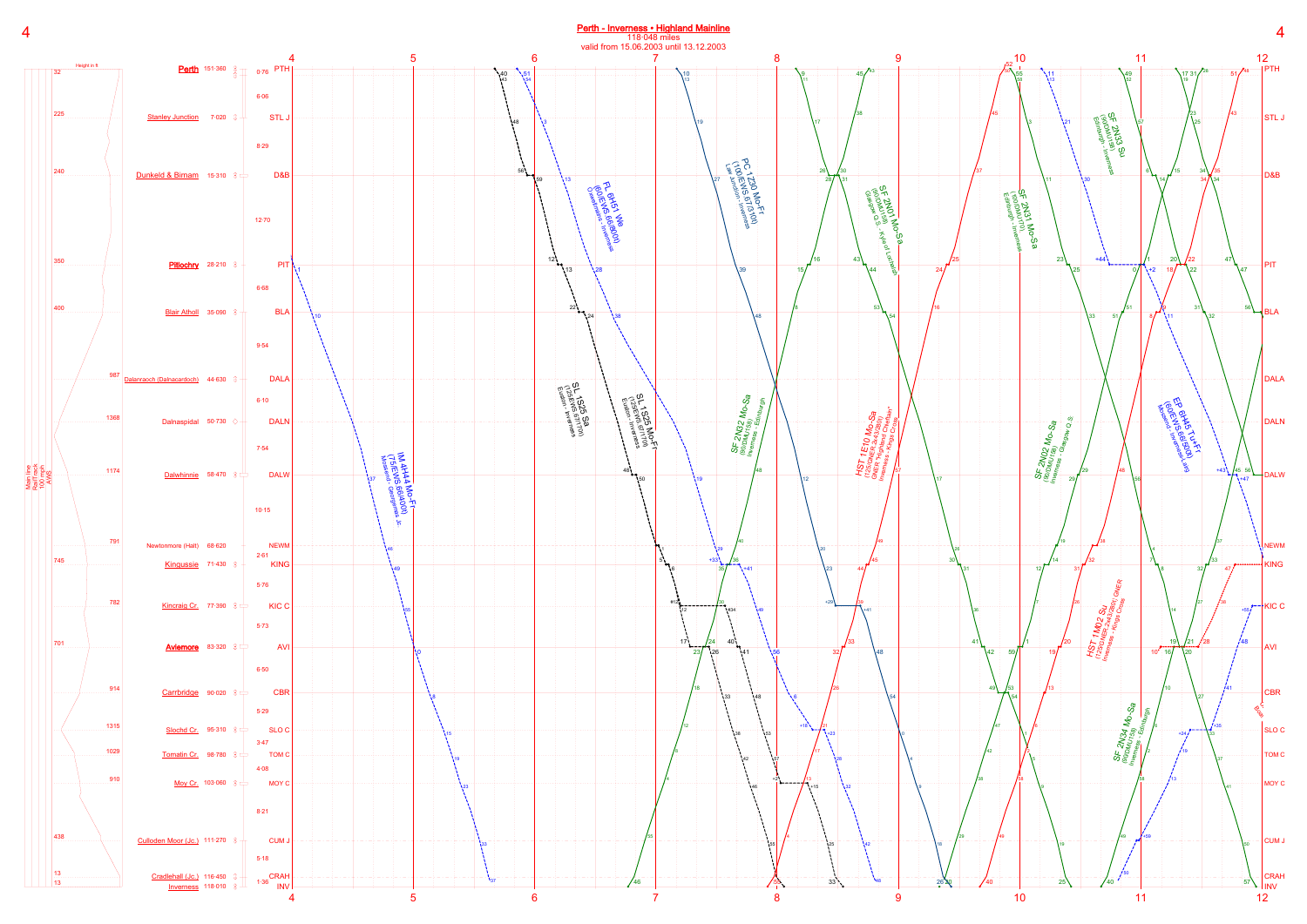

12 Perth - Inverness • Highland Mainline